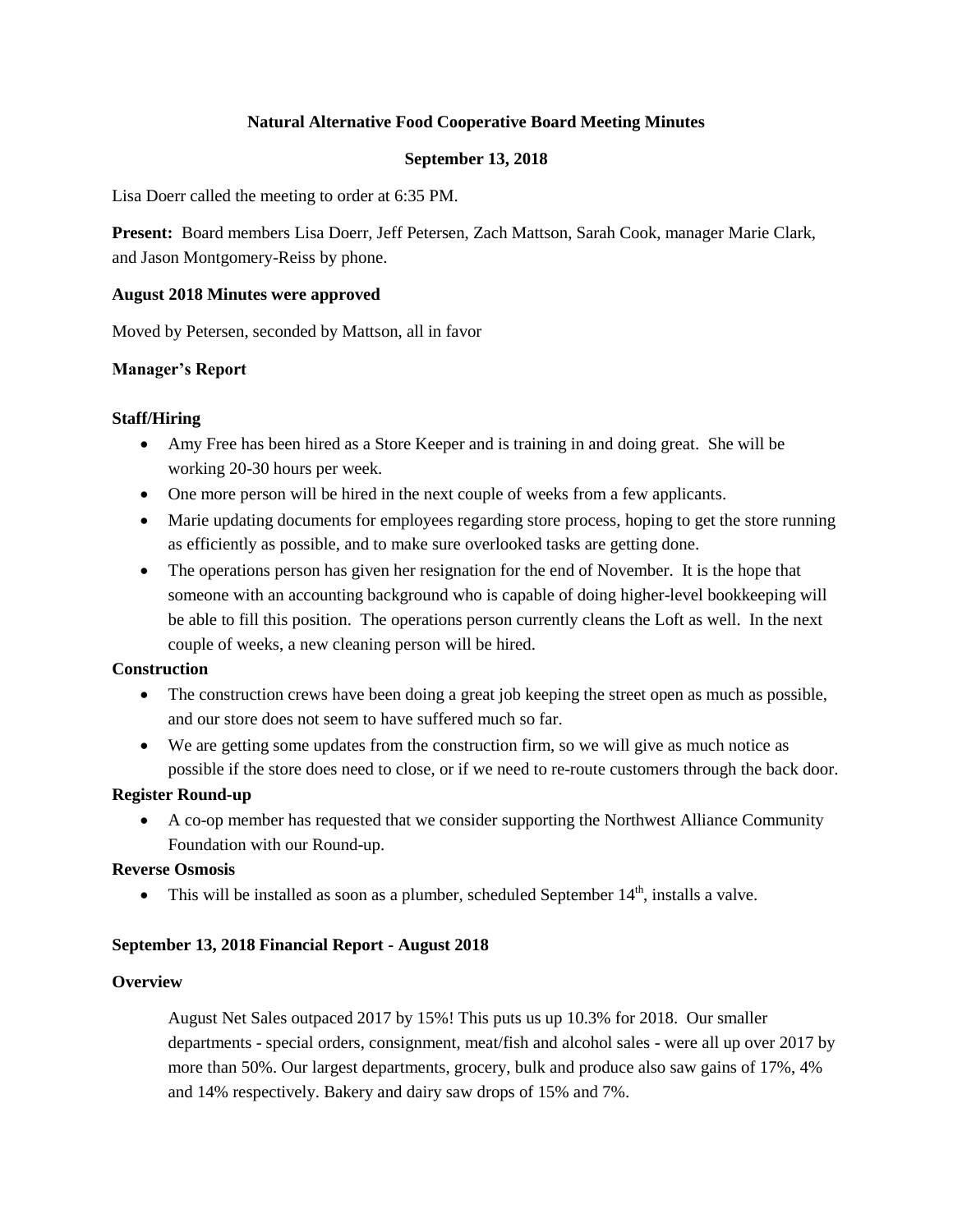Basket size in August was \$26.41, a very healthy increase of 15%. Basket size for members and non-members rose 18% and 11%.

Gross Profit for August was \$10,970. This was a weak 27% of Total Income due to the planned addition of a new line of supplements and a month with five large UNFI bills.

Year-to-Date Gross Profit on Grocery Sales remains at 28% compared to 2017's 31%. Ongoing efforts to increase inventory account for much of this but we are also assessing margins. Payroll Expenses for August appear high at \$10,044 because it is a month with three payrolls instead of two. However, labor costs are right on target year to date at 19%.

Net Income for August came in at -\$3,297. Net Ordinary Income year to date is \$6,743. After Depreciation and Capital Repairs on Equipment, Net Income year to date stands at -\$8,071.

Our balance sheet remains strong with all Accounts Payable current.

# **Year to Date Profit/Loss (YTD)**

Net Sales 2018 YTD: \$298,993 Net Sales 2017 YTD: \$271,008 Increase: \$28,719 or 10.3%

Net Ordinary Inc: 2018 YTD: \$6,743 Net Ordinary Inc: 2017 YTD: \$12,662 Decrease: -\$5,919

Net Income 2018 YTD: -\$8,071 Net Income 2017 YTD: -\$4,064 Decrease: -\$4,007

# **Building Committee**

**Signage –** Jeff Petersen made our new signs a reality. We now have a new sign on the street side and a sign on the back of the building. Jeff and Ron worked together to put the sign up at the back of the building. We are still looking at getting two smaller signs to identify loft residents.

**Garage Doors –** A down payment has been made on a new garage door which will be installed in the next two to three weeks.

### **Marketing Committee**

**Tomato Fest** – This was a success!

**June/July/August Roundup -** \$484.34 was raised for the Ice Age Trail.

September/October roundup will be for the co-op to put towards a new freezer.

November/December roundup will be discussed further at the October meeting with recommendations including the Serenity Home or possibly a food shelf.

A request has been made to roundup for Northwest Alliance Community Foundation.